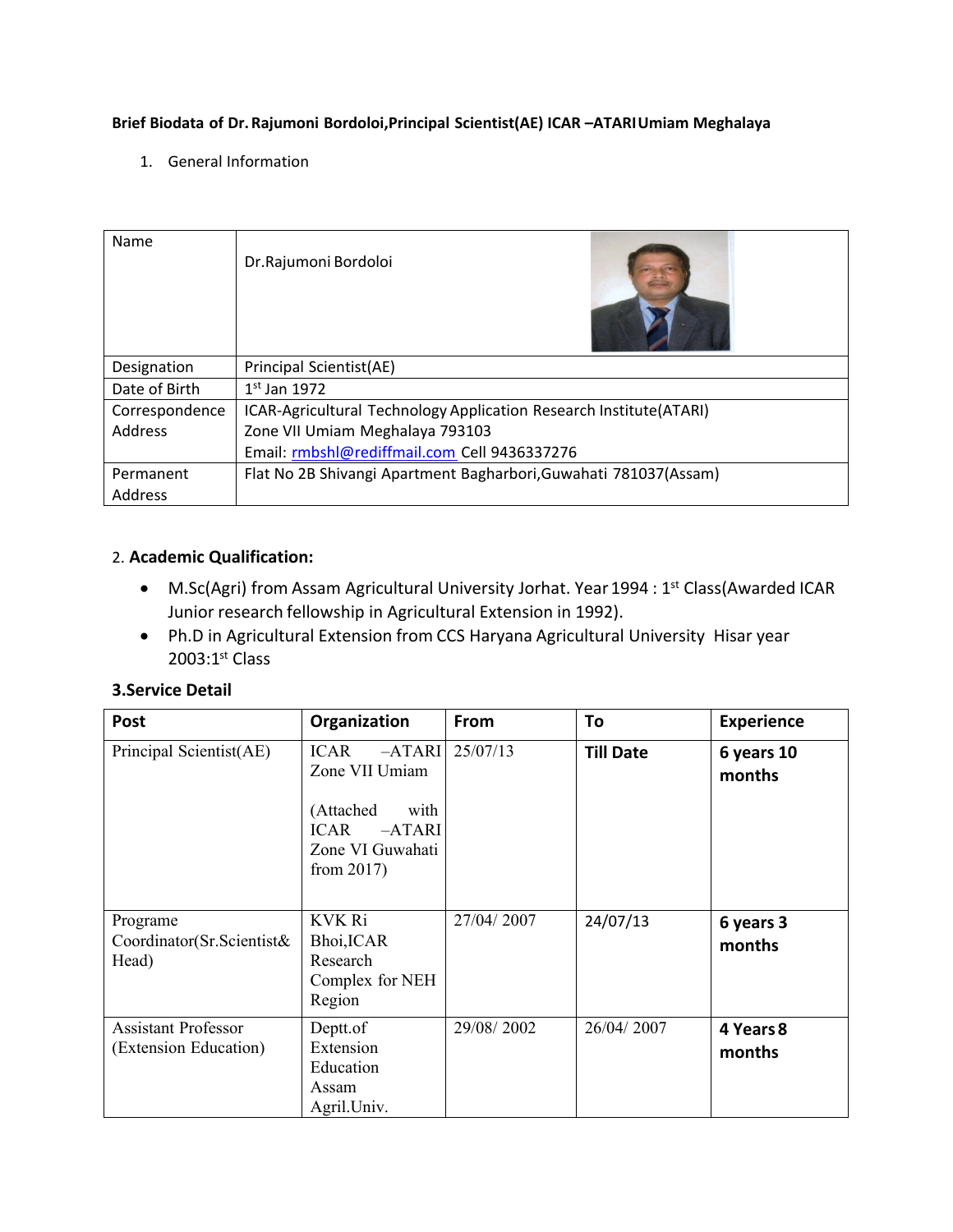|                                 | Jorhat(Assam)                                        |            |            |                          |
|---------------------------------|------------------------------------------------------|------------|------------|--------------------------|
| Ph D<br>Scholar<br>(in service) | <b>CCS</b><br>Haryana<br>Agril.<br>University, Hisar | 01/04/2000 | 28/08/2002 | 2years and 4.9<br>months |
|                                 |                                                      |            |            |                          |
| Training Associate (Agril)      | <b>KVK</b><br>Napam                                  | 23/08/1996 | 31/03/2000 | 3 years 7 months         |
| Extn)<br>eqivalent<br>to        | Sonitpur                                             |            |            |                          |
| Asstt.Prof.(Attached<br>to      | Assam                                                |            |            |                          |
| of  <br>Biswanath<br>College    | Agril. University                                    |            |            |                          |
| Agriculture)                    |                                                      |            |            |                          |

## **4. PG students successfully Guided:**

**As Major Adviser**: Total Seven students

- i) M.Sc Student AAU Jorhat ,Assam : Two nos students
- ii) M.Sc Student CAU CPGS Barapani : Five nos.Students

**As Minor Adviser**: Three Students

**5.External Examiner of PG(MSC and PhD) Thesis/Thesis Viva/Comprehensive viva etc.:** 45 nos students of CAU Imphal and AAU Jorhat

6.**External Question Paper setter:** Set question Papersfor both UG and PG courses of Assam Agricultural University and Nagaland University.

# **7.Other Experiences:**

- Acted as Master Trainerfor preparation of SREP(Strategic research and Extension Plan) under ATMAin the NE States.Acted as facilitator MANAGE Hyderabad and EEI Jorhat(2003-2006)
- Member of Task Force for preparation of Accreditation report of AAU Jorhat(2004-05)
- Member of Screening and selection Committee for UG Programmes of AAU Jorhat(2003-2006)
- Member of ATMA Management Committee and ATMAGoverning Body of Ri Bhoi District of Meghalaya(2009-2012)
- Dean,s Representativeto RAWEP Programme AAU Jorhat (2004-06)
- HRD Nodal Officer of ICAR ATARIBarapani Meghalaya(since 2015)
- CPIO and Vigilance Officer of ICAR ATARIBarapani Meghalaya(since 2015)
- i/c Administration at ICAR ATARIGuwahati(since 2017)
- i/c DDO at ICAR ATARIGuwahati(since 2017)
- Member Secretary Scientific Advisory Committee KVK Ri Bhoi ICAR Complex Barapani Meghalaya(2007-2012)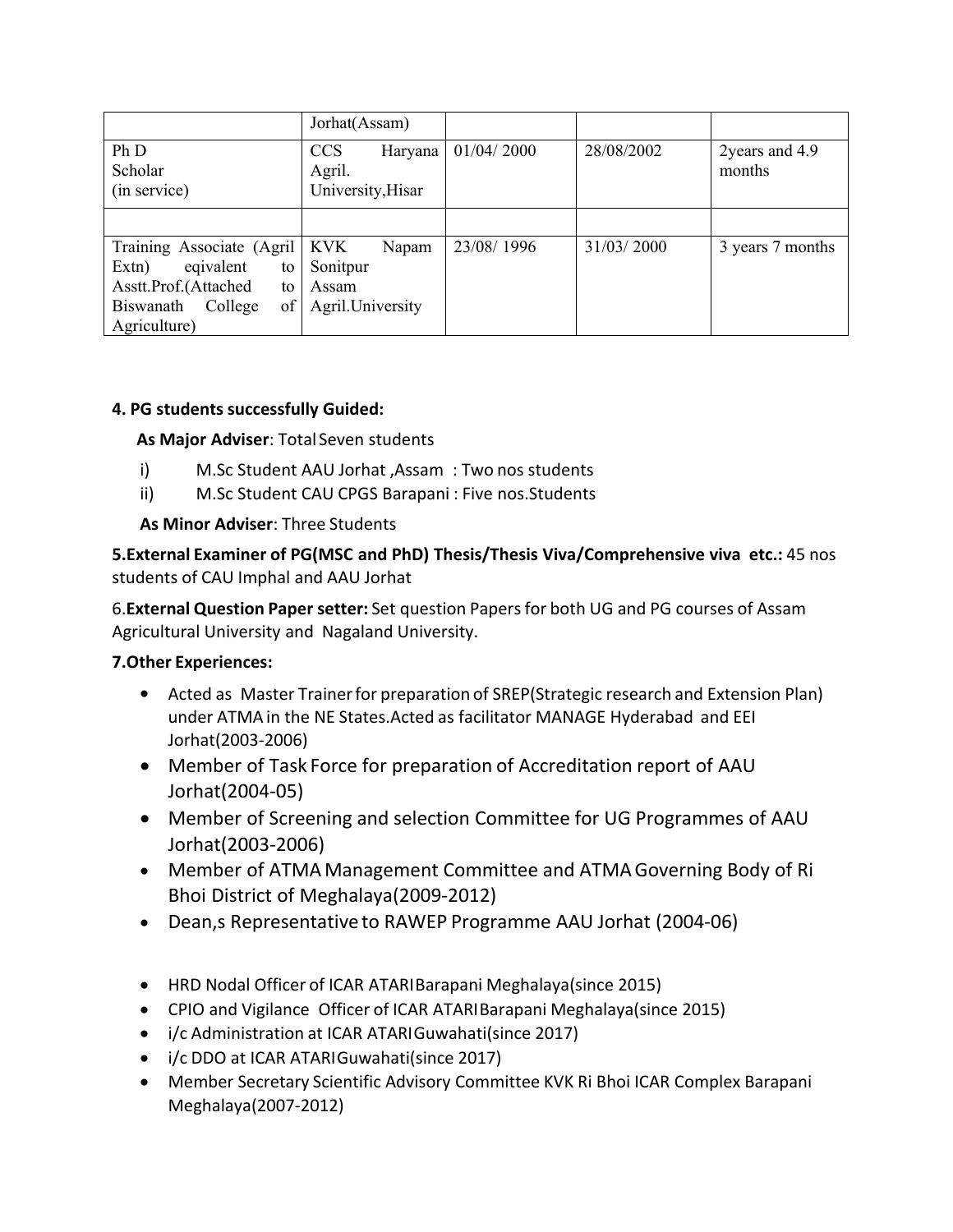Member Secretary IMC (Instt. Management Ciommittee ) ICAR ATARIGuwahati.(Since 2018)

**8.Collaboration with following Agencies/Departments for implementing various projects /schemes by KVKs**

I)CRIDA Hyderabad for NICRA Project

- II)NFDB for Fisheries Programme
- III)ASCI for Skill Development Programme
- IV)DAC for CFLD Pulses & Oilseeds under NFSM&NMOOP

V) DAC for Krishi Kalyan Abhiyan of DAC &FW which was implemented by 9 KVKs under Aspirational Districts in three States of Assam ,Arunachal Pradesh and Sikkim

VI) MANAGE Hyderabad :Coordinating training Programmes of STRY (Skill Training for Rural Youth) programme under SAME MANAGE Hyderabad in ATARIZone VI Guwahati

- VII) DAMU Project in Collaboration with IMD New Delhi
- VIII) ARYA Project ICAR New Delhi
- IX) Farmers FIRST Project (ICAR) implemented by AAU Jorhat

### **9. Publication:**

| <b>Publications</b>                                                | Nos. |  |  |
|--------------------------------------------------------------------|------|--|--|
| Full length papers in referred journals only<br>29                 |      |  |  |
| Papers in Conference Proceedings/Book Chapters<br>25               |      |  |  |
| Popular articles/short notes/short communication                   | 14   |  |  |
| Books published - authored or edited individually or jointly $\ 8$ |      |  |  |
| Manulas/teaching aids developed                                    | 10   |  |  |
| Research bulletins/extension bulletins                             | 19   |  |  |
| <b>Others</b>                                                      |      |  |  |
| Fotal                                                              |      |  |  |

### **9.PROFESSIONAL MEMBERSHIP**

- 1. Life Member of Indian Society of Extension Education
- 2. Life Member,Journal of Agricultural Science Society of NE India